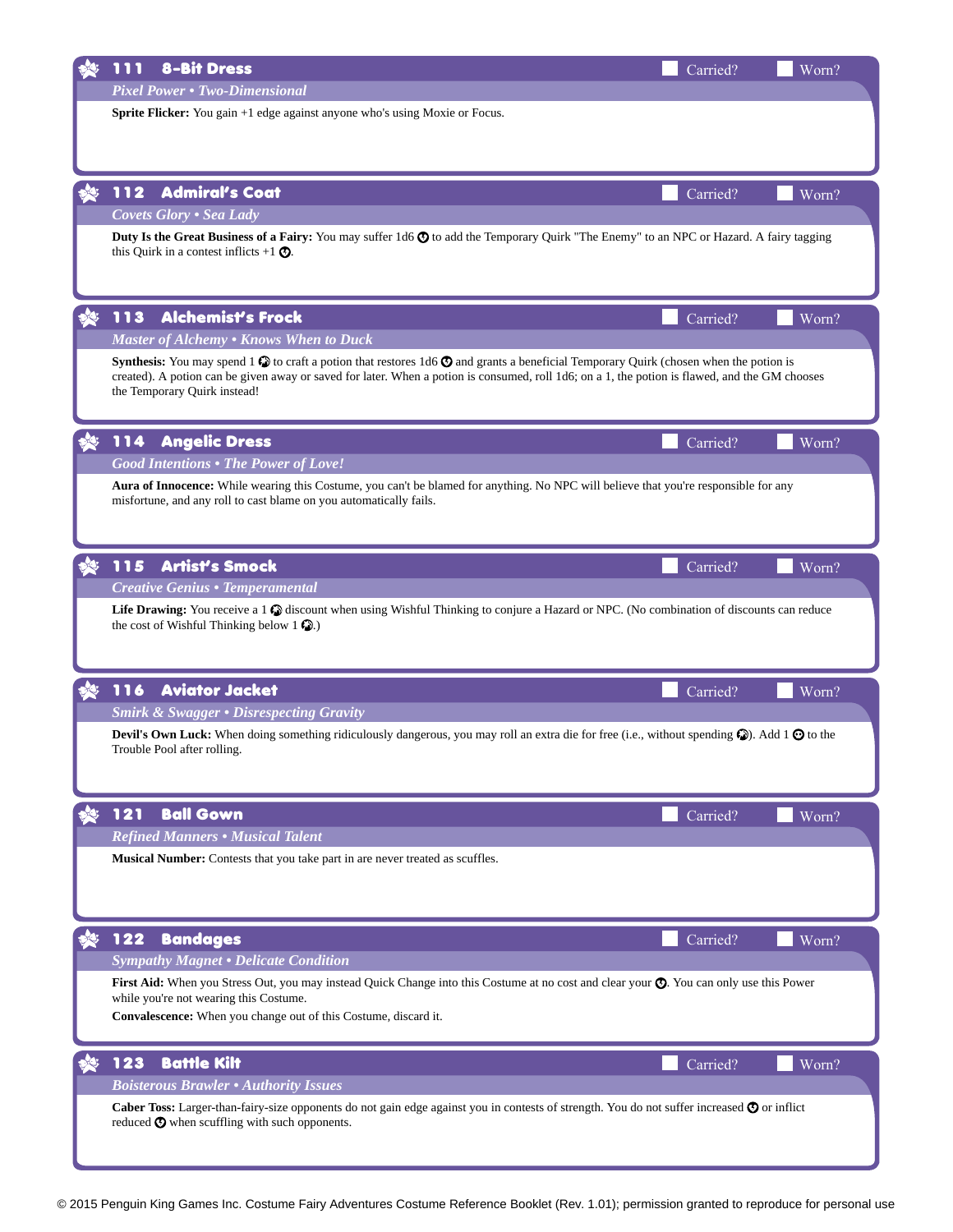| 124                                                                                                                                                                                                                                                                                                                                                                        | <b>Bee Suit</b>                                                                                                                                                                                                                                                                                                                      | Carried? | Worn? |  |
|----------------------------------------------------------------------------------------------------------------------------------------------------------------------------------------------------------------------------------------------------------------------------------------------------------------------------------------------------------------------------|--------------------------------------------------------------------------------------------------------------------------------------------------------------------------------------------------------------------------------------------------------------------------------------------------------------------------------------|----------|-------|--|
|                                                                                                                                                                                                                                                                                                                                                                            | <b>Hard Worker • Flower Addict</b>                                                                                                                                                                                                                                                                                                   |          |       |  |
| For the Swarm!: You may spend 1 $\odot$ to summon a swarm of duplicates of yourself for one roll. This allows you to accomplish things that<br>require a large group, or inflict $+3$ $\odot$ in a scuffle.                                                                                                                                                                |                                                                                                                                                                                                                                                                                                                                      |          |       |  |
|                                                                                                                                                                                                                                                                                                                                                                            |                                                                                                                                                                                                                                                                                                                                      |          |       |  |
| 125                                                                                                                                                                                                                                                                                                                                                                        | <b>Black Sweater</b>                                                                                                                                                                                                                                                                                                                 | Carried? | Worn? |  |
|                                                                                                                                                                                                                                                                                                                                                                            | Sneaky • Kleptomaniac                                                                                                                                                                                                                                                                                                                |          |       |  |
|                                                                                                                                                                                                                                                                                                                                                                            | Bag of Holding: You can fit anything that's not nailed down into your sack of loot. You drop all of your stashed objects when you Stress Out or<br>change out of this Costume; otherwise, they can't be located or stolen by any effect. If you have many stashed objects, the GM may require a test<br>to pull out the correct one. |          |       |  |
| 126                                                                                                                                                                                                                                                                                                                                                                        | <b>Bow Tie</b>                                                                                                                                                                                                                                                                                                                       | Carried? | Worn? |  |
|                                                                                                                                                                                                                                                                                                                                                                            | Loveable Jerk • Weaponised Sarcasm                                                                                                                                                                                                                                                                                                   |          |       |  |
|                                                                                                                                                                                                                                                                                                                                                                            | <b>Right Back at You:</b> When someone inflicts $\odot$ on you, you may make a joke or pun to automatically inflict 2 $\odot$ on your attacker. You have to<br>come up with the joke yourself.                                                                                                                                       |          |       |  |
| 131                                                                                                                                                                                                                                                                                                                                                                        | <b>Bunny Hat</b>                                                                                                                                                                                                                                                                                                                     | Carried? | Worn? |  |
|                                                                                                                                                                                                                                                                                                                                                                            | Adorable • Quick like a Bunny                                                                                                                                                                                                                                                                                                        |          |       |  |
|                                                                                                                                                                                                                                                                                                                                                                            | Just a Harmless Little Rabbit: When you tag one of your Quirks in a contest, you may remove one die from your opponent's pool rather than<br>adding one to your own. This can reduce her to zero dice.                                                                                                                               |          |       |  |
|                                                                                                                                                                                                                                                                                                                                                                            |                                                                                                                                                                                                                                                                                                                                      |          |       |  |
| 132                                                                                                                                                                                                                                                                                                                                                                        | <b>Camo Fatigues</b>                                                                                                                                                                                                                                                                                                                 | Carried? | Worn? |  |
| In This Fairy's Army . Ground Pounder<br>March on Your Stomach: When you recover $\odot$ from eating food, you also gain the Temporary Quirk "Superior Morale". While it remains, your<br>Stress Limit is increased by 3.<br>Esprit de Corps: When a friend in the same Location as you suffers $\mathbb{Q}$ , you may suffer one point of that $\mathbb{Q}$ in her place. |                                                                                                                                                                                                                                                                                                                                      |          |       |  |
| 133                                                                                                                                                                                                                                                                                                                                                                        | <b>Cape &amp; Tights</b>                                                                                                                                                                                                                                                                                                             | Carried? | Worn? |  |
|                                                                                                                                                                                                                                                                                                                                                                            | Faster than a Speeding Bullet . More Powerful than aLocomotive                                                                                                                                                                                                                                                                       |          |       |  |
|                                                                                                                                                                                                                                                                                                                                                                            | The Strongest!: You can lift 100 times your weight. You inflict +2 $\odot$ in a scuffle, suffer -2 $\odot$ from physical threats, and gain +2 edge in                                                                                                                                                                                |          |       |  |
|                                                                                                                                                                                                                                                                                                                                                                            | contests of strength.<br>Disaster Magnet: The GM receives a 2 $\odot$ discount to Unleash Disaster, to a minimum cost of 1 $\odot$ .                                                                                                                                                                                                 |          |       |  |
| 134                                                                                                                                                                                                                                                                                                                                                                        | <b>Cardboard Robot</b>                                                                                                                                                                                                                                                                                                               | Carried? | Worn? |  |
|                                                                                                                                                                                                                                                                                                                                                                            | <b>Precise • Glitchy</b>                                                                                                                                                                                                                                                                                                             |          |       |  |
|                                                                                                                                                                                                                                                                                                                                                                            | Filled with Useful Devices: When you spend $\mathcal O$ on a roll, you may add two dice (rather than one) if you describe how the strange devices built<br>into your body help out. You have to describe a new device each time.                                                                                                     |          |       |  |
| 135                                                                                                                                                                                                                                                                                                                                                                        | <b>Cat Hoodie</b>                                                                                                                                                                                                                                                                                                                    | Carried? | Worn? |  |
| Agile • Lazy                                                                                                                                                                                                                                                                                                                                                               |                                                                                                                                                                                                                                                                                                                                      |          |       |  |
|                                                                                                                                                                                                                                                                                                                                                                            | I Meant to Do That: You may spend 1 $\circledcirc$ on a roll after you've seen the Result. If you do, roll one additional die, and count it as though it was<br>part of the original roll. You can't use this Power if you've already spent $\mathcal Q$ on that roll.                                                               |          |       |  |
| 136                                                                                                                                                                                                                                                                                                                                                                        | <b>Chef's Smock</b>                                                                                                                                                                                                                                                                                                                  | Carried? | Worn? |  |
|                                                                                                                                                                                                                                                                                                                                                                            | <b>Genius of Cookery • Handy with a Frying Pan</b>                                                                                                                                                                                                                                                                                   |          |       |  |
| normally.                                                                                                                                                                                                                                                                                                                                                                  | Comfort Food: You may spend 1 $\odot$ to instantly prepare a serving of food, even if you have no tools or ingredients. Eating this food recovers $\odot$                                                                                                                                                                            |          |       |  |
|                                                                                                                                                                                                                                                                                                                                                                            | <b>Gourmand:</b> You recover $+2$ $\odot$ from eating food.                                                                                                                                                                                                                                                                          |          |       |  |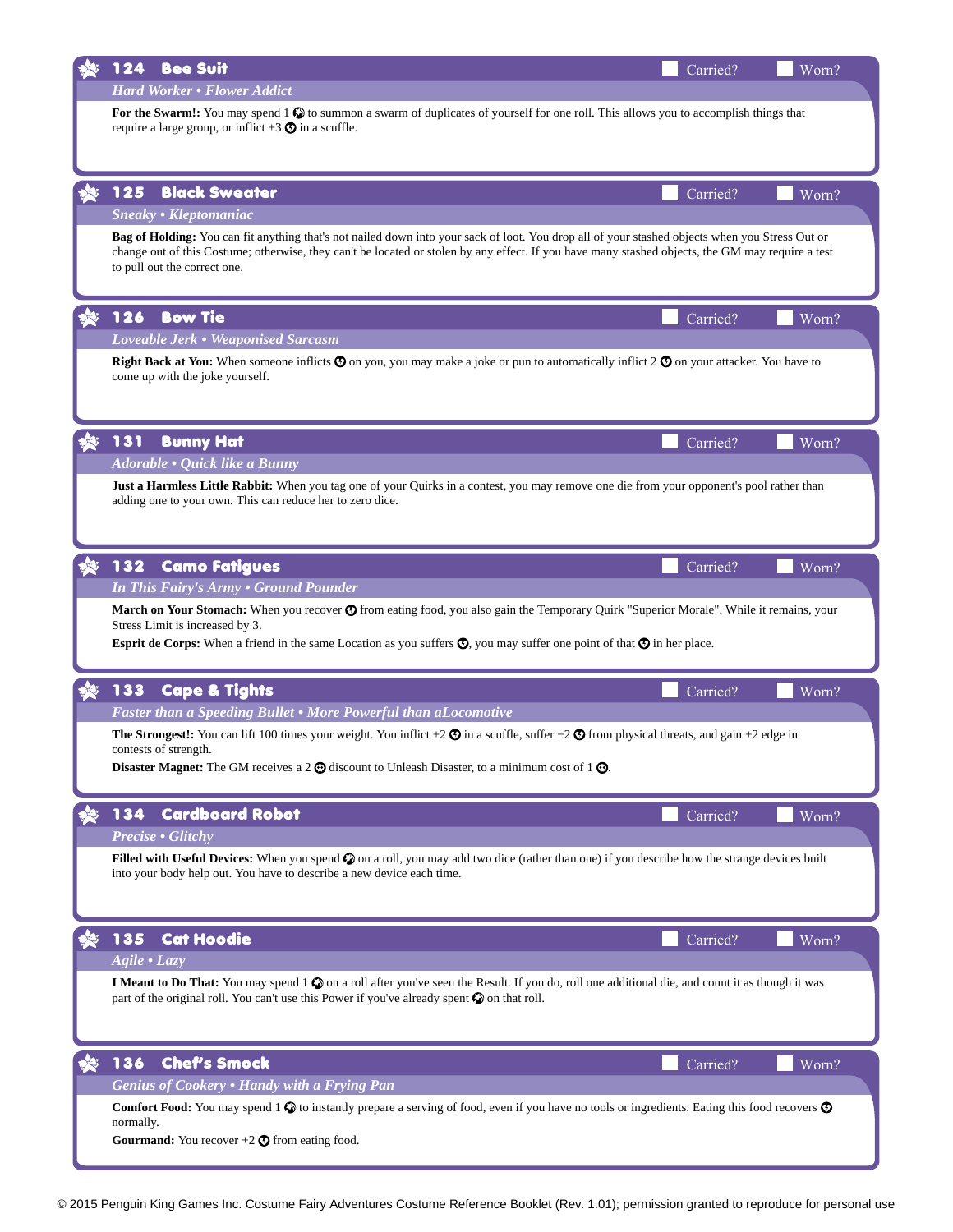|              | 141 | <b>Clockwork Couture</b>                                                                                                                                                                                                                                           | Carried? | Worn? |
|--------------|-----|--------------------------------------------------------------------------------------------------------------------------------------------------------------------------------------------------------------------------------------------------------------------|----------|-------|
|              |     | Dapper • Stick a Gear on It!                                                                                                                                                                                                                                       |          |       |
|              |     | Like Clockwork: You gain two dice (rather than one) when you tag a Temporary Quirk you created yourself.                                                                                                                                                           |          |       |
|              |     |                                                                                                                                                                                                                                                                    |          |       |
|              |     |                                                                                                                                                                                                                                                                    |          |       |
|              |     |                                                                                                                                                                                                                                                                    |          |       |
|              | 142 | <b>Clown Suit</b>                                                                                                                                                                                                                                                  | Carried? | Worn? |
|              |     | <b>Acrobatic · Comical</b>                                                                                                                                                                                                                                         |          |       |
|              |     | <b>Pratfall:</b> You suffer $-1$ $\odot$ from all sources.<br>Can't Keep down the Clown: If any effect would cause you to discard this Costume, you may discard a different Costume instead.                                                                       |          |       |
|              |     |                                                                                                                                                                                                                                                                    |          |       |
|              |     |                                                                                                                                                                                                                                                                    |          |       |
| $\mathbf{A}$ | 143 | <b>Cowgirl Outfit</b>                                                                                                                                                                                                                                              | Carried? | Worn? |
|              |     | Rough and Tumble . Quick on the Draw                                                                                                                                                                                                                               |          |       |
|              |     | Showdown: You may declare that any one-on-one contest you participate in is a showdown. The loser of a showdown Stresses Out regardless of                                                                                                                         |          |       |
|              |     | her current $\mathbf Q$ . On a tie, you both Stress Out!                                                                                                                                                                                                           |          |       |
|              |     |                                                                                                                                                                                                                                                                    |          |       |
|              |     |                                                                                                                                                                                                                                                                    |          |       |
|              | 144 | <b>Crinoline Dress</b>                                                                                                                                                                                                                                             | Carried? | Worn? |
|              |     | <b>Genteel • Wicked Wit</b>                                                                                                                                                                                                                                        |          |       |
|              |     | The Kindness of Strangers: Whenever you inflict $\odot$ on someone in a contest using wit or charm, recover the same amount of $\odot$ . This Power<br>does not function in scuffles.                                                                              |          |       |
|              |     |                                                                                                                                                                                                                                                                    |          |       |
|              |     |                                                                                                                                                                                                                                                                    |          |       |
| X)           | 145 | <b>Cunning Disguise</b>                                                                                                                                                                                                                                            | Carried? | Worn? |
|              |     | <b>Trustworthy . Vaguely Familiar</b>                                                                                                                                                                                                                              |          |       |
|              |     | Incognito: No-one can connect your identity while you're wearing this Costume with your identity when you're not wearing it, not even if you                                                                                                                       |          |       |
|              |     | change into it right in front of them!                                                                                                                                                                                                                             |          |       |
|              |     |                                                                                                                                                                                                                                                                    |          |       |
|              |     |                                                                                                                                                                                                                                                                    |          |       |
| <b>DE</b>    | 146 | <b>Dancer's Shawl</b>                                                                                                                                                                                                                                              | Carried? | Worn? |
|              |     | Awesome Moves • Drama Queen                                                                                                                                                                                                                                        |          |       |
|              |     | Entrancing Elegance: When you use this Costume's Quirks to assist a friend's roll in a contest, you may subtract one die from her opponent's<br>roll instead of adding one to hers. This can reduce her opponent to zero dice. You must roleplay your performance. |          |       |
|              |     |                                                                                                                                                                                                                                                                    |          |       |
|              |     |                                                                                                                                                                                                                                                                    |          |       |
|              | 151 | <b>Death Metal Regalia</b>                                                                                                                                                                                                                                         | Carried? | Worn? |
|              |     | A Fighter, Not a Lover • Anthem of Destruction                                                                                                                                                                                                                     |          |       |
|              |     | <b>Musical Brutality:</b> When you assist a friend with "Anthem of Destruction" in a contest, she inflicts $+2$ $\odot$ .                                                                                                                                          |          |       |
|              |     |                                                                                                                                                                                                                                                                    |          |       |
|              |     |                                                                                                                                                                                                                                                                    |          |       |
|              |     |                                                                                                                                                                                                                                                                    |          |       |
|              | 152 | <b>Deely-Boppers</b>                                                                                                                                                                                                                                               | Carried? | Worn? |
|              |     | Technobabble Solves Everything • Not from Around Here                                                                                                                                                                                                              |          |       |
|              |     | It's Not Stupid, It's Advanced!: When wielding your amazing alien technology, you may roll an extra die for free (i.e., without spending $\mathcal{O}$ ).                                                                                                          |          |       |
|              |     | Add 1 $\odot$ to the Trouble Pool after rolling.                                                                                                                                                                                                                   |          |       |
|              |     |                                                                                                                                                                                                                                                                    |          |       |
|              | 153 | <b>Deerstalker Cap</b>                                                                                                                                                                                                                                             |          |       |
|              |     | Low Boredom Threshold • Elementary!                                                                                                                                                                                                                                | Carried? | Worn? |
|              |     | No Such Thing as Coincidence: You may roll Focus in place of Shine, or vice versa, whichever is higher.                                                                                                                                                            |          |       |
|              |     |                                                                                                                                                                                                                                                                    |          |       |
|              |     |                                                                                                                                                                                                                                                                    |          |       |
|              |     |                                                                                                                                                                                                                                                                    |          |       |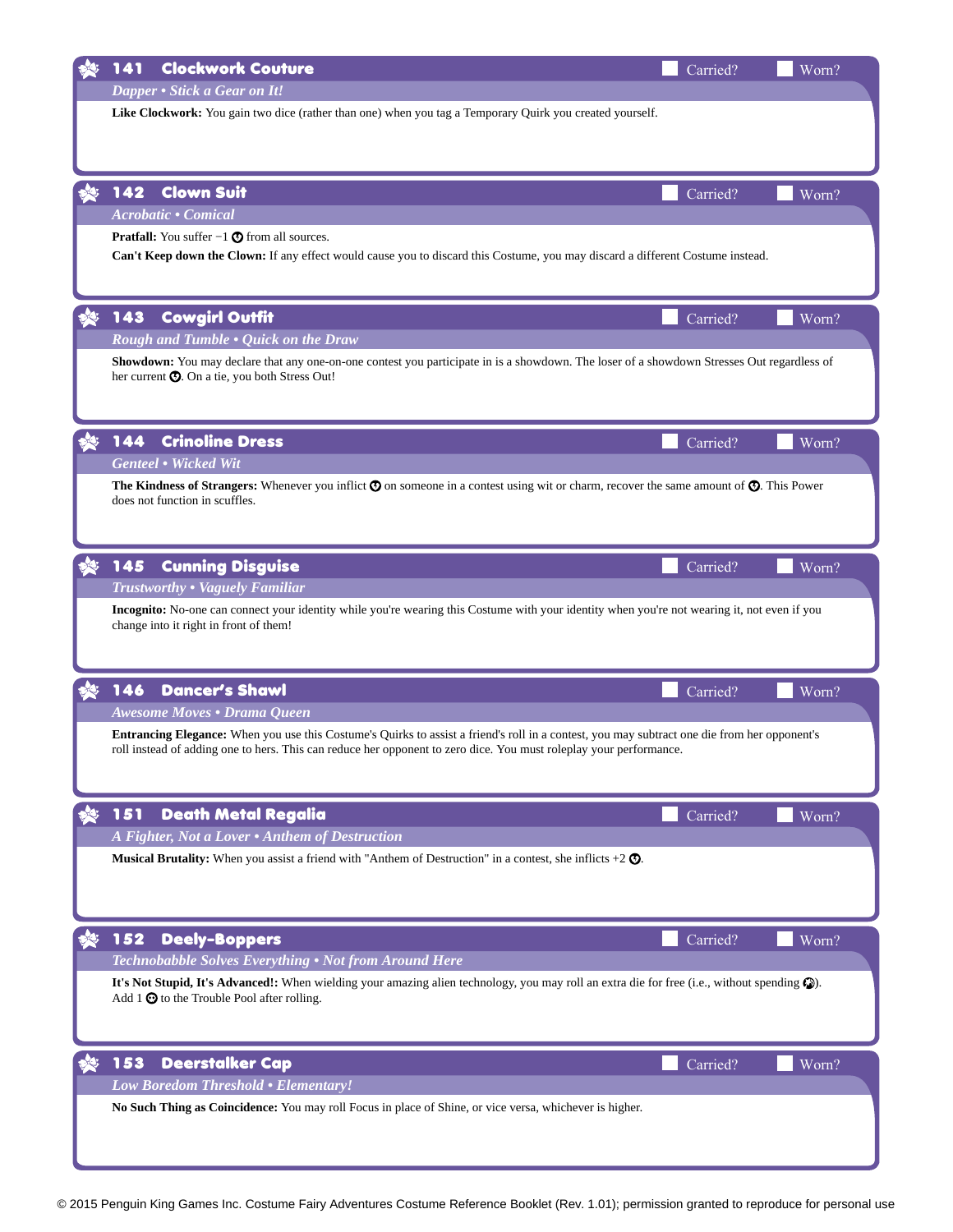| <b>Devil Corset</b><br>154                                                                                                                                                                                                                                                                                              | Carried? | Worn? |
|-------------------------------------------------------------------------------------------------------------------------------------------------------------------------------------------------------------------------------------------------------------------------------------------------------------------------|----------|-------|
| Troublemaker • Silver Tongue                                                                                                                                                                                                                                                                                            |          |       |
| <b>Devil's Deal:</b> You may spend 1 $\mathbb{Q}$ to offer someone a deal. If she accepts, she gains a helpful Temporary Quirk of your choice.<br>Ironic Twist: Whenever someone uses a Quirk granted by "Devil's Deal", you may set her Result to 0 after rolling.                                                     |          |       |
|                                                                                                                                                                                                                                                                                                                         |          |       |
| 155<br><b>Doctor's Coat</b>                                                                                                                                                                                                                                                                                             | Carried? | Worn? |
| <b>Impressive Credentials . Do No Harm</b>                                                                                                                                                                                                                                                                              |          |       |
| Treatment: You may spend a Break providing medical care. When you do so, your patient recovers 2d6 $\odot$ and may remove one unwanted<br>Temporary Quirk of her choice. You can't Scrounge during the same Break that you use this Power.                                                                              |          |       |
| 156<br><b>Equestrian Outfit</b>                                                                                                                                                                                                                                                                                         | Carried? | Worn? |
| <b>Refined Manners • The Sport of Queens</b>                                                                                                                                                                                                                                                                            |          |       |
| Tally Ho!: When you're riding something, your mount gains the benefit of your Kind Powers.                                                                                                                                                                                                                              |          |       |
| And They're Off!: You gain two dice (rather than one) when tagging one of your mount's Quirks.                                                                                                                                                                                                                          |          |       |
| <b>Evil Overlord Armour</b><br>161                                                                                                                                                                                                                                                                                      | Carried? | Worn? |
| <b>Ruthless • Insane</b>                                                                                                                                                                                                                                                                                                |          |       |
| Rise, My Servants!: The first time you change into this Costume, you get three Minions. They're NPCs with Moxie 3, Stress Limit 0, and no<br>Quirks. You may recruit new Minions for $1 \odot$ apiece, to a maximum of three total Minions.<br><b>Delegation:</b> On any roll, you may have a Minion act in your place. |          |       |
| <b>Feather Robe</b><br>162                                                                                                                                                                                                                                                                                              | Carried? | Worn? |
| Cryptic Wisdom • Survival Skills                                                                                                                                                                                                                                                                                        |          |       |
|                                                                                                                                                                                                                                                                                                                         |          |       |
| 163<br><b>Figure Skates</b>                                                                                                                                                                                                                                                                                             | Carried? | Worn? |
| Superb Balance • At Home on the Ice                                                                                                                                                                                                                                                                                     |          |       |
| A 1 from the Gnomish Judge: You may spend 1 $\bullet$ to put the Temporary Quirk "Biased" on an NPC. While it remains, all other NPCs ignore                                                                                                                                                                            |          |       |
| anything she says about you.                                                                                                                                                                                                                                                                                            |          |       |
| Perfect 6: After rolling, if you rolled at least one 6, you may spend 1 $\odot$ to increase your Result by 1, to a maximum Result equal to your Grace.                                                                                                                                                                  |          |       |
| <b>Firefighter's Uniform</b><br>164                                                                                                                                                                                                                                                                                     | Carried? | Worn? |
| Rescue Specialist • Grace under Pressure                                                                                                                                                                                                                                                                                |          |       |
| Fireproof Coat: You suffer -3 $\circledcirc$ from Hazards that represent dangerous objects or environments, and never suffer Temporary Quirks from<br>losing a contest with such a Hazard.                                                                                                                              |          |       |
| 165<br><b>Flower Suit</b>                                                                                                                                                                                                                                                                                               | Carried? | Worn? |
| <b>Sunny Disposition . Down to Earth</b>                                                                                                                                                                                                                                                                                |          |       |
| Speak for the Trees: You may communicate with plants. There's no guarantee they have anything interesting to say, though!                                                                                                                                                                                               |          |       |
| <b>Photosynthesis:</b> Whenever an effect would allow you to recover $\mathbf{Q}$ , you may choose to gain 1 $\mathbf{Q}$ instead.                                                                                                                                                                                      |          |       |
| <b>Fool's Motley</b><br>166                                                                                                                                                                                                                                                                                             | Carried? | Worn? |
| Madcap • Disquieting                                                                                                                                                                                                                                                                                                    |          |       |
|                                                                                                                                                                                                                                                                                                                         |          |       |
| Vicious Mockery: When you inflict $\odot$ on someone, you may spend 1 $\odot$ to add 1d6 to the total $\odot$ inflicted. This must be roleplayed with a<br>rhyme, a pun or an insult based on one of the target's Quirks.                                                                                               |          |       |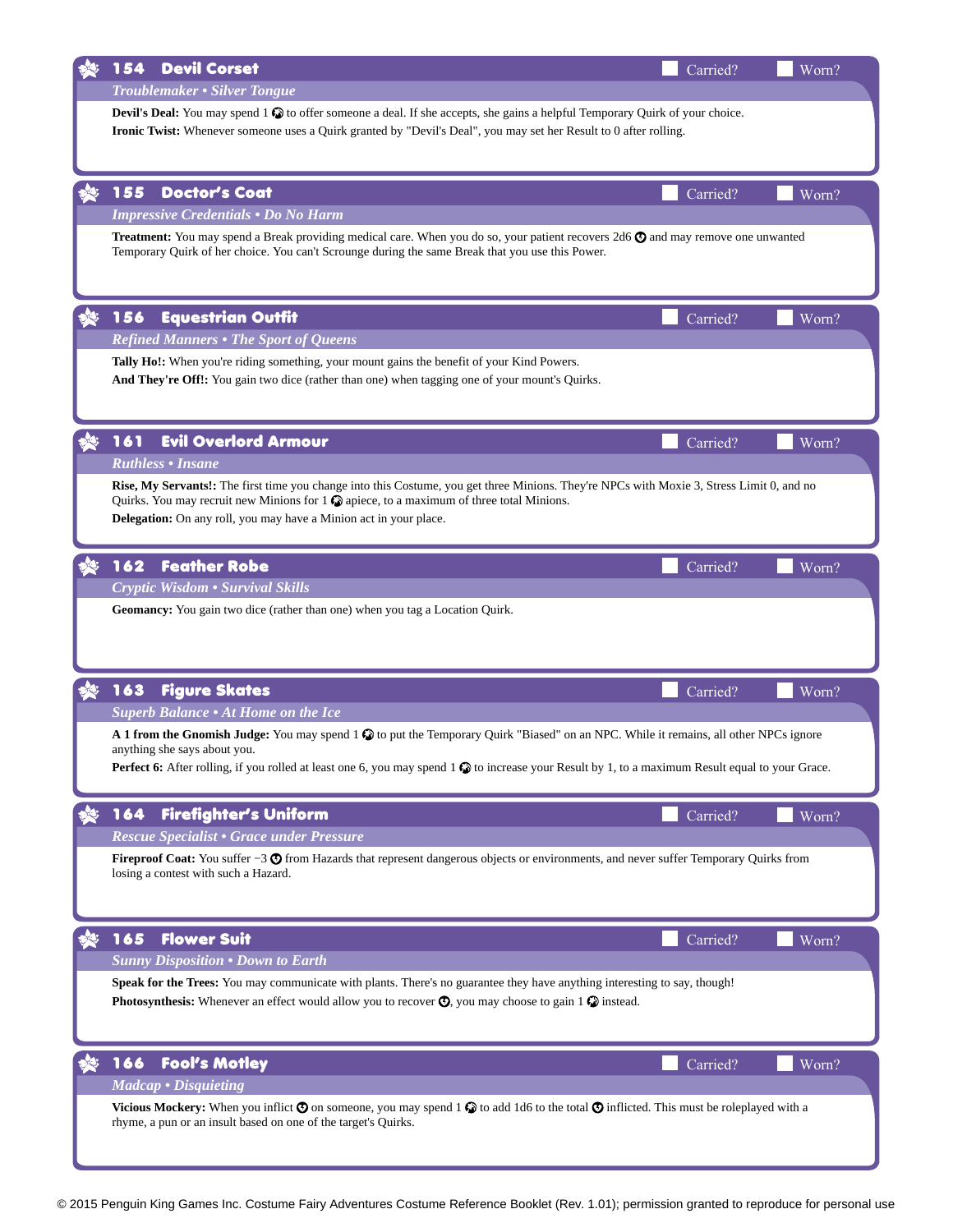| <b>Football Uniform</b><br>211                                                                                                                                                                                                                  | Carried? | Worn? |  |  |
|-------------------------------------------------------------------------------------------------------------------------------------------------------------------------------------------------------------------------------------------------|----------|-------|--|--|
| <b>Protective Padding . Sophisticated Strategy</b>                                                                                                                                                                                              |          |       |  |  |
| End Run: You have +1 edge in contests involving moving an object from one place to another.                                                                                                                                                     |          |       |  |  |
| <b>Touchdown:</b> When you cause a Hazard or NPC to Stress Out, you may perform a short dance to recover 2 $\odot$ .                                                                                                                            |          |       |  |  |
|                                                                                                                                                                                                                                                 |          |       |  |  |
| <b>Fur Loincloth</b><br>212                                                                                                                                                                                                                     | Carried? | Worn? |  |  |
| Ugh! . Gruh?                                                                                                                                                                                                                                    |          |       |  |  |
| <b>Brute Force and Ignorance:</b> You gain +1 edge against anyone who's using Craft or Grace.                                                                                                                                                   |          |       |  |  |
|                                                                                                                                                                                                                                                 |          |       |  |  |
|                                                                                                                                                                                                                                                 |          |       |  |  |
| <b>Gambler's Duds</b><br>213                                                                                                                                                                                                                    | Carried? | Worn? |  |  |
| Con Artist . Better Lucky than Good                                                                                                                                                                                                             |          |       |  |  |
| <b>Double or Nothing:</b> Whenever you suffer or inflict $\bullet$ , you may flip a coin (or, if you don't have one, roll a die). Heads (odd): you suffer or<br>inflict no $\bigcirc$ . Tails (even): you suffer or inflict double $\bigcirc$ ! |          |       |  |  |
|                                                                                                                                                                                                                                                 |          |       |  |  |
|                                                                                                                                                                                                                                                 |          |       |  |  |
| <b>Ghost Sheet</b><br>214                                                                                                                                                                                                                       | Carried? | Worn? |  |  |
| <b>Intangible • Spooky Voice</b>                                                                                                                                                                                                                |          |       |  |  |
| Rise Again: When you Stress Out, you may instead Quick Change into this Costume at no cost and clear your Stress. You can only use this<br>Power while you're not wearing this Costume.                                                         |          |       |  |  |
| Pass On: When you change out of this Costume, discard it.                                                                                                                                                                                       |          |       |  |  |
|                                                                                                                                                                                                                                                 |          |       |  |  |
| 215<br><b>Gothic Dress</b>                                                                                                                                                                                                                      | Carried? | Worn? |  |  |
| <b>Elegant • Creepy</b>                                                                                                                                                                                                                         |          |       |  |  |
| <b>Dry Wit:</b> When someone you can see suffers $\bullet$ , you may make a cutting remark to increase the $\bullet$ suffered by +1. You have to come up with the<br>remark yourself.                                                           |          |       |  |  |
|                                                                                                                                                                                                                                                 |          |       |  |  |
|                                                                                                                                                                                                                                                 |          |       |  |  |
| 216<br><b>Greasy Coveralls</b>                                                                                                                                                                                                                  | Carried? | Worn? |  |  |
| <b>Grease Monkey • Perpetually Grubby</b>                                                                                                                                                                                                       |          |       |  |  |
| <b>Just Bang It with a Wrench:</b> You may spend 1 $\bullet$ to remove 1d6 $\bullet$ from an inanimate object or machine.<br><b>Scrap It!:</b> You inflict $+2$ $\odot$ on inanimate objects and machines.                                      |          |       |  |  |
|                                                                                                                                                                                                                                                 |          |       |  |  |
|                                                                                                                                                                                                                                                 |          |       |  |  |
| <b>Green Tunic</b><br>221                                                                                                                                                                                                                       | Carried? | Worn? |  |  |
| Courageous • Push Blocks, Smash Pots                                                                                                                                                                                                            |          |       |  |  |
| Inventory Screen: You may spend 1 $\odot$ to grant yourself a Temporary Quirk representing an enchanted weapon or tool you've picked up in one<br>of your many adventures. If you use this Power again, the new Quirk replaces the old one.     |          |       |  |  |
|                                                                                                                                                                                                                                                 |          |       |  |  |
|                                                                                                                                                                                                                                                 |          |       |  |  |
| 222<br><b>Grim Reaper Robe</b>                                                                                                                                                                                                                  | Carried? | Worn? |  |  |
| Creepy Smile . Looks Good in Black                                                                                                                                                                                                              |          |       |  |  |
| Reap the Fallen: Gain 1 $\odot$ whenever a living creature in the same Location as you Stresses Out.                                                                                                                                            |          |       |  |  |
|                                                                                                                                                                                                                                                 |          |       |  |  |
|                                                                                                                                                                                                                                                 |          |       |  |  |
| 223<br><b>Hockey Mask</b>                                                                                                                                                                                                                       | Carried? | Worn? |  |  |
| Taciturn • Unstoppable                                                                                                                                                                                                                          |          |       |  |  |
| Damage Sponge: Increase your Stress Limit by 5. If changing out of this Costume drops your Stress Limit below your current Stress, you<br>immediately Stress Out!                                                                               |          |       |  |  |
| Back for the Sequel: If any effect would cause you to discard this Costume, you may discard a different Costume instead.                                                                                                                        |          |       |  |  |
|                                                                                                                                                                                                                                                 |          |       |  |  |

© 2015 Penguin King Games Inc. Costume Fairy Adventures Costume Reference Booklet (Rev. 1.01); permission granted to reproduce for personal use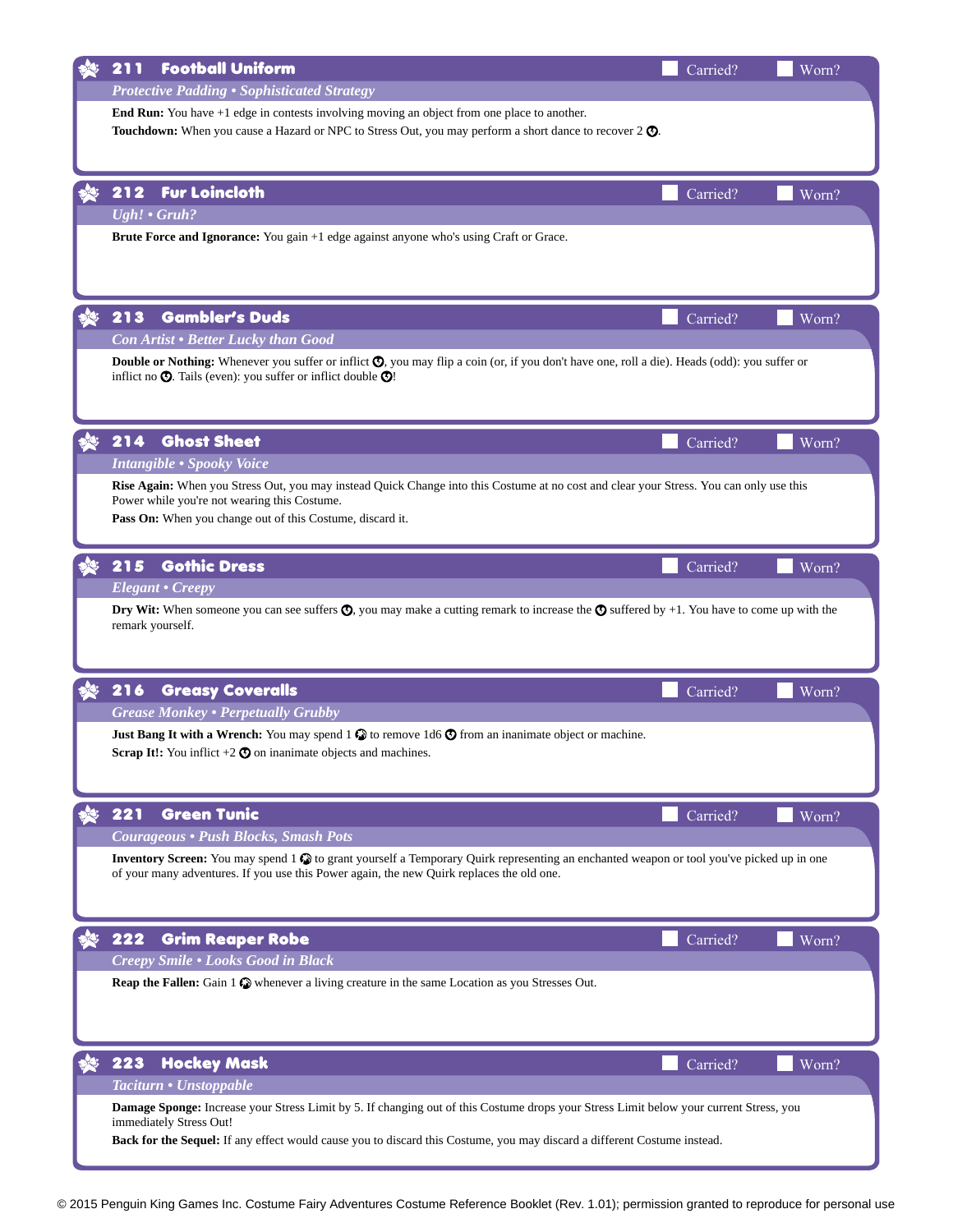|    | 224                                                                                                                                                                                                                                                                                                 | <b>Holy Robes</b>                                                                                                                                                                                                                                                                                                                                                                         | Carried? | Worn? |  |  |
|----|-----------------------------------------------------------------------------------------------------------------------------------------------------------------------------------------------------------------------------------------------------------------------------------------------------|-------------------------------------------------------------------------------------------------------------------------------------------------------------------------------------------------------------------------------------------------------------------------------------------------------------------------------------------------------------------------------------------|----------|-------|--|--|
|    |                                                                                                                                                                                                                                                                                                     | <b>Resolute • Naïve</b>                                                                                                                                                                                                                                                                                                                                                                   |          |       |  |  |
|    | <b>Healing Touch:</b> You may spend 1 $\odot$ to remove 1d6 $\odot$ from one living creature.<br>Divine Favour: You get a 1 & discount on Wishful Thinking when you phrase your wish as a prayer. The GM describes the effect no matter the<br>test's outcome! (She has to be nice if you succeed.) |                                                                                                                                                                                                                                                                                                                                                                                           |          |       |  |  |
|    | 225                                                                                                                                                                                                                                                                                                 | <b>Horned Cowl</b>                                                                                                                                                                                                                                                                                                                                                                        | Carried? | Worn? |  |  |
|    |                                                                                                                                                                                                                                                                                                     | Terror and Vengeance • The Hero You Deserve                                                                                                                                                                                                                                                                                                                                               |          |       |  |  |
|    |                                                                                                                                                                                                                                                                                                     | A Cowardly and Superstitious Lot: You gain two dice (rather than one) when you tag an opponent's Quirk in a contest.                                                                                                                                                                                                                                                                      |          |       |  |  |
|    | 226                                                                                                                                                                                                                                                                                                 | <b>Judge's Robes</b>                                                                                                                                                                                                                                                                                                                                                                      | Carried? | Worn? |  |  |
|    |                                                                                                                                                                                                                                                                                                     | Voice of the Law • Gavel-Pounder                                                                                                                                                                                                                                                                                                                                                          |          |       |  |  |
|    |                                                                                                                                                                                                                                                                                                     | One Million Years Dungeon: If you cause someone to Stress Out, you may sentence them to a punishment of your choice rather than allowing<br>them to leave play. PCs automatically escape or receive parole after the span of a normal Break has elapsed; NPCs get out at the GM's discretion.                                                                                             |          |       |  |  |
| 海  | 231                                                                                                                                                                                                                                                                                                 | Karate Gi                                                                                                                                                                                                                                                                                                                                                                                 | Carried? | Worn? |  |  |
|    |                                                                                                                                                                                                                                                                                                     | <b>Black Belt . Hero Without a Cause</b>                                                                                                                                                                                                                                                                                                                                                  |          |       |  |  |
|    |                                                                                                                                                                                                                                                                                                     | <b>Dragon Punch!:</b> You inflict $+2$ $\odot$ when scuffling with flying opponents.                                                                                                                                                                                                                                                                                                      |          |       |  |  |
|    |                                                                                                                                                                                                                                                                                                     | <b>Continue?:</b> When you Stress Out, you may spend $1 \odot \!\!\!\! \bullet$ to recover half your $\odot$ . If this puts you below your Stress Limit, you do not Stress Out.                                                                                                                                                                                                           |          |       |  |  |
| X. | 232                                                                                                                                                                                                                                                                                                 | <b>Kung Fu Jacket</b>                                                                                                                                                                                                                                                                                                                                                                     | Carried? | Worn? |  |  |
|    |                                                                                                                                                                                                                                                                                                     | <b>Master of Martial Arts • Badly Dubbed</b>                                                                                                                                                                                                                                                                                                                                              |          |       |  |  |
|    |                                                                                                                                                                                                                                                                                                     | Mantis Style: Larger-than-fairy-size opponents do not gain edge against you in contests of strength. You do not suffer increased $\odot$ or inflict<br>reduced $\Phi$ when scuffling with such opponents.                                                                                                                                                                                 |          |       |  |  |
|    | 233                                                                                                                                                                                                                                                                                                 | <b>Lab Coat</b>                                                                                                                                                                                                                                                                                                                                                                           | Carried? | Worn? |  |  |
|    |                                                                                                                                                                                                                                                                                                     | <b>Scientific Genius • Dubious Ethics</b>                                                                                                                                                                                                                                                                                                                                                 |          |       |  |  |
|    |                                                                                                                                                                                                                                                                                                     | <b>Jekyll &amp; Hyde:</b> You may spend $1\odot$ to deploy a transforming elixir, mutation ray, etc. The target (which can be yourself) draws a random<br>Costume and Quick Changes into it at no cost. You have to win a contest to use this Power on an unwilling target. Targets who can't normally<br>wear Costumes (e.g., humans) tend to take on the personality of their new role. |          |       |  |  |
|    | 234                                                                                                                                                                                                                                                                                                 | <b>Leather Jerkin</b>                                                                                                                                                                                                                                                                                                                                                                     | Carried? | Worn? |  |  |
|    |                                                                                                                                                                                                                                                                                                     | <b>Vicious • Low Cunning</b>                                                                                                                                                                                                                                                                                                                                                              |          |       |  |  |
|    |                                                                                                                                                                                                                                                                                                     | Backstab: When you make a successful Surprise Attack, you may cause your target to instantly Stress Out, regardless of the amount of $\odot$<br>inflicted. This Power doesn't just apply in scuffles – it works with emotional backstabbery, too.                                                                                                                                         |          |       |  |  |
|    | 235                                                                                                                                                                                                                                                                                                 | <b>Magical Girl Dress</b>                                                                                                                                                                                                                                                                                                                                                                 | Carried? | Worn? |  |  |
|    |                                                                                                                                                                                                                                                                                                     | <b>Fabulous • For Great Justice!</b>                                                                                                                                                                                                                                                                                                                                                      |          |       |  |  |
|    |                                                                                                                                                                                                                                                                                                     | Transformation Sequence: Any time you're not wearing this Costume, you may Quick Change into it at no cost. You may spend 1 $\odot$ while<br>doing so in order to recover 1d6 $\odot$ .<br><b>Final Strike:</b> When you win a scuffle, you may spend $1 \odot \circ$ to inflict double $\odot$ . You must roleplay calling your special attack.                                          |          |       |  |  |
|    | 236                                                                                                                                                                                                                                                                                                 | <b>Maid's Uniform</b>                                                                                                                                                                                                                                                                                                                                                                     | Carried? | Worn? |  |  |
|    |                                                                                                                                                                                                                                                                                                     | <b>Unflappable • Neat Freak</b>                                                                                                                                                                                                                                                                                                                                                           |          |       |  |  |
|    |                                                                                                                                                                                                                                                                                                     | Quick Clean-Up: You may spend 1 % to instantly clean your current Location. This Power can remove messiness-related Quirks or add<br>cleanliness-related ones to that Location.                                                                                                                                                                                                           |          |       |  |  |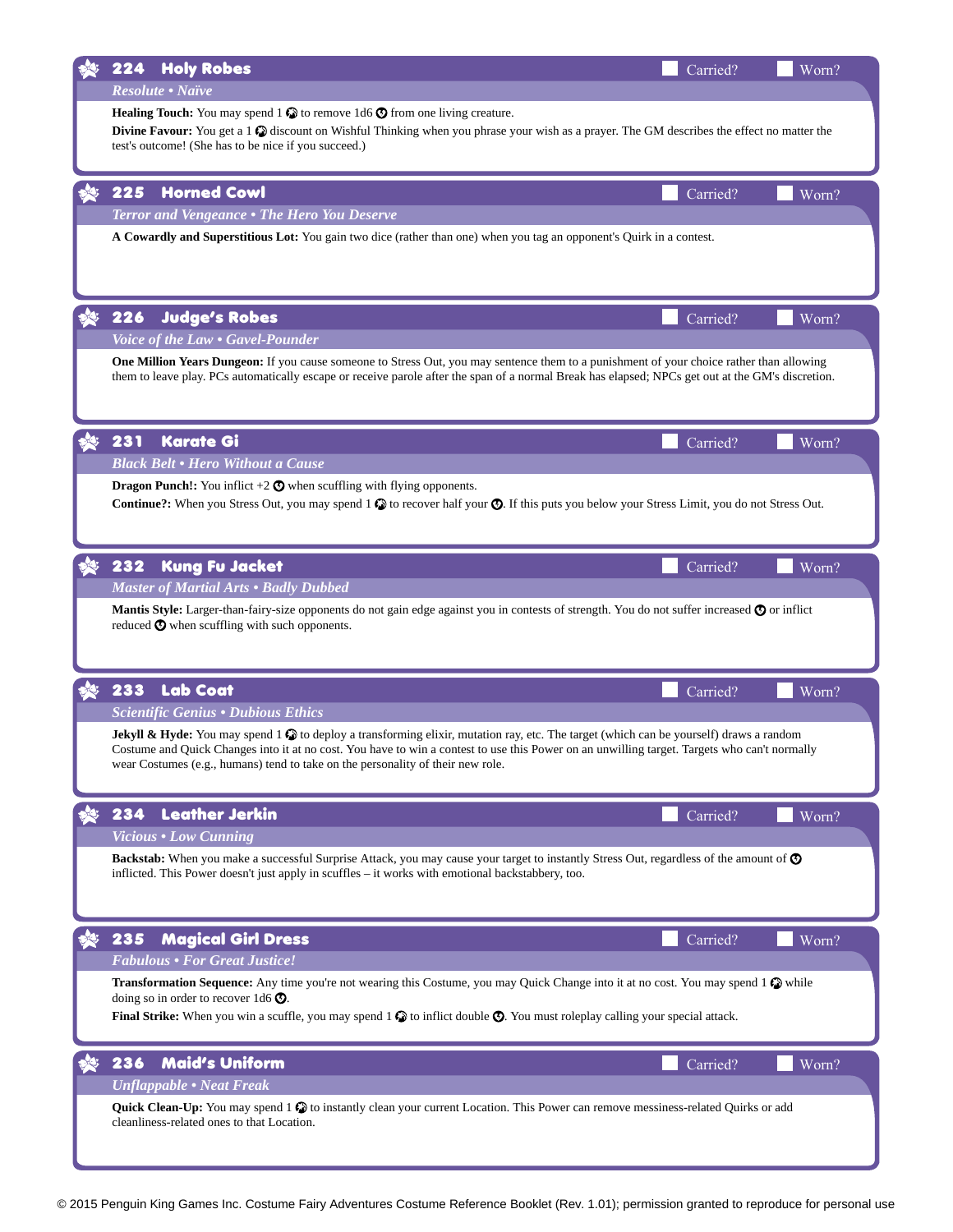| <b>Marching Band Uniform</b><br>241                                                                                                                                                                                                                            | Carried? | Worn? |  |
|----------------------------------------------------------------------------------------------------------------------------------------------------------------------------------------------------------------------------------------------------------------|----------|-------|--|
| <b>Jaunty . Louder Is Better</b>                                                                                                                                                                                                                               |          |       |  |
| <b>Band of Bothers:</b> You may spend $1 \odot \!\!\!\! \bullet$ to summon your bandmates for one roll. This allows you to accomplish things that require a large group,                                                                                       |          |       |  |
| or inflict $+3$ $\odot$ in a scuffle.                                                                                                                                                                                                                          |          |       |  |
|                                                                                                                                                                                                                                                                |          |       |  |
| 242                                                                                                                                                                                                                                                            |          |       |  |
| <b>Mascot Suit</b><br><b>Energetic • Distracting</b>                                                                                                                                                                                                           | Carried? | Worn? |  |
| Go Team!: When you use this Costume's Quirks to assist a friend's roll in a contest, you may subtract one die from her opponent's roll instead of                                                                                                              |          |       |  |
| adding one to hers. This can reduce her opponent to zero dice. You must roleplay your cheer or routine.                                                                                                                                                        |          |       |  |
|                                                                                                                                                                                                                                                                |          |       |  |
|                                                                                                                                                                                                                                                                |          |       |  |
| 243<br><b>MIB Suit</b>                                                                                                                                                                                                                                         | Carried? | Worn? |  |
| <b>Authority Figure • Knows the Score</b>                                                                                                                                                                                                                      |          |       |  |
| Flashy Thing: If you cause someone to Stress Out, you may make her forget the last ten minutes of play (or an equivalent number of posts in                                                                                                                    |          |       |  |
| forum or email games).                                                                                                                                                                                                                                         |          |       |  |
|                                                                                                                                                                                                                                                                |          |       |  |
| <b>Mushroom Hat</b><br>244                                                                                                                                                                                                                                     |          |       |  |
|                                                                                                                                                                                                                                                                | Carried? | Worn? |  |
| Trufflemaker • People's Champignon                                                                                                                                                                                                                             |          |       |  |
| Spore Corps: The first time you change into this Costume, you get three Minions. They're NPCs with Shine 3, Stress Limit 0, and no Quirks.<br>You may spawn new Minions for $1 \bigcirc \hspace{-3.5mm} \bigcirc$ apiece, to a maximum of three total Minions. |          |       |  |
| Mycellium, Yourcellium: On any roll, you may have a Minion act in your place.                                                                                                                                                                                  |          |       |  |
|                                                                                                                                                                                                                                                                |          |       |  |
| <b>Mysterious Cloak</b><br>245                                                                                                                                                                                                                                 | Carried? | Worn? |  |
| Dark and Brooding . Terribly Mysterious                                                                                                                                                                                                                        |          |       |  |
| Dramatic Reveal: While you're wearing this Costume, you may discard it at any time. When you do so, Quick Change into any other Costume in                                                                                                                     |          |       |  |
| your possession at no cost and clear your $\odot$ . You receive +1 edge on your next contest.                                                                                                                                                                  |          |       |  |
|                                                                                                                                                                                                                                                                |          |       |  |
| 246<br><b>Nun's Habit</b>                                                                                                                                                                                                                                      | Carried? | Worn? |  |
| <b>Serene • Mysterious Ways</b>                                                                                                                                                                                                                                |          |       |  |
| Holier than Thou: You gain +1 edge against anyone who's using Grace or Shine.                                                                                                                                                                                  |          |       |  |
|                                                                                                                                                                                                                                                                |          |       |  |
|                                                                                                                                                                                                                                                                |          |       |  |
|                                                                                                                                                                                                                                                                |          |       |  |
| 251<br><b>Old Fedora</b>                                                                                                                                                                                                                                       | Carried? | Worn? |  |
| <b>Hard Boiled • Narration-Prone</b>                                                                                                                                                                                                                           |          |       |  |
| Gut Feeling: You always know when you're being lied to. If used on another player, she must admit whether she lied, but doesn't have to reveal                                                                                                                 |          |       |  |
| the truth.                                                                                                                                                                                                                                                     |          |       |  |
|                                                                                                                                                                                                                                                                |          |       |  |
| 252<br>Pajamas                                                                                                                                                                                                                                                 | Carried? | Worn? |  |
| Sleepy • Adorable                                                                                                                                                                                                                                              |          |       |  |
| <b>Power Nap:</b> You may spend $1$ $\odot$ to recover 1d6 $\odot$ .                                                                                                                                                                                           |          |       |  |
|                                                                                                                                                                                                                                                                |          |       |  |
|                                                                                                                                                                                                                                                                |          |       |  |
|                                                                                                                                                                                                                                                                |          |       |  |
| 253<br><b>Pirate Costume</b>                                                                                                                                                                                                                                   | Carried? | Worn? |  |
| <b>Dashing Rogue • Bad Influence</b>                                                                                                                                                                                                                           |          |       |  |
| Swagger: When you tag an opponent's Quirk in a contest, you may remove one die from her pool rather than adding one to your own. This can                                                                                                                      |          |       |  |
| reduce her to zero dice.                                                                                                                                                                                                                                       |          |       |  |
|                                                                                                                                                                                                                                                                |          |       |  |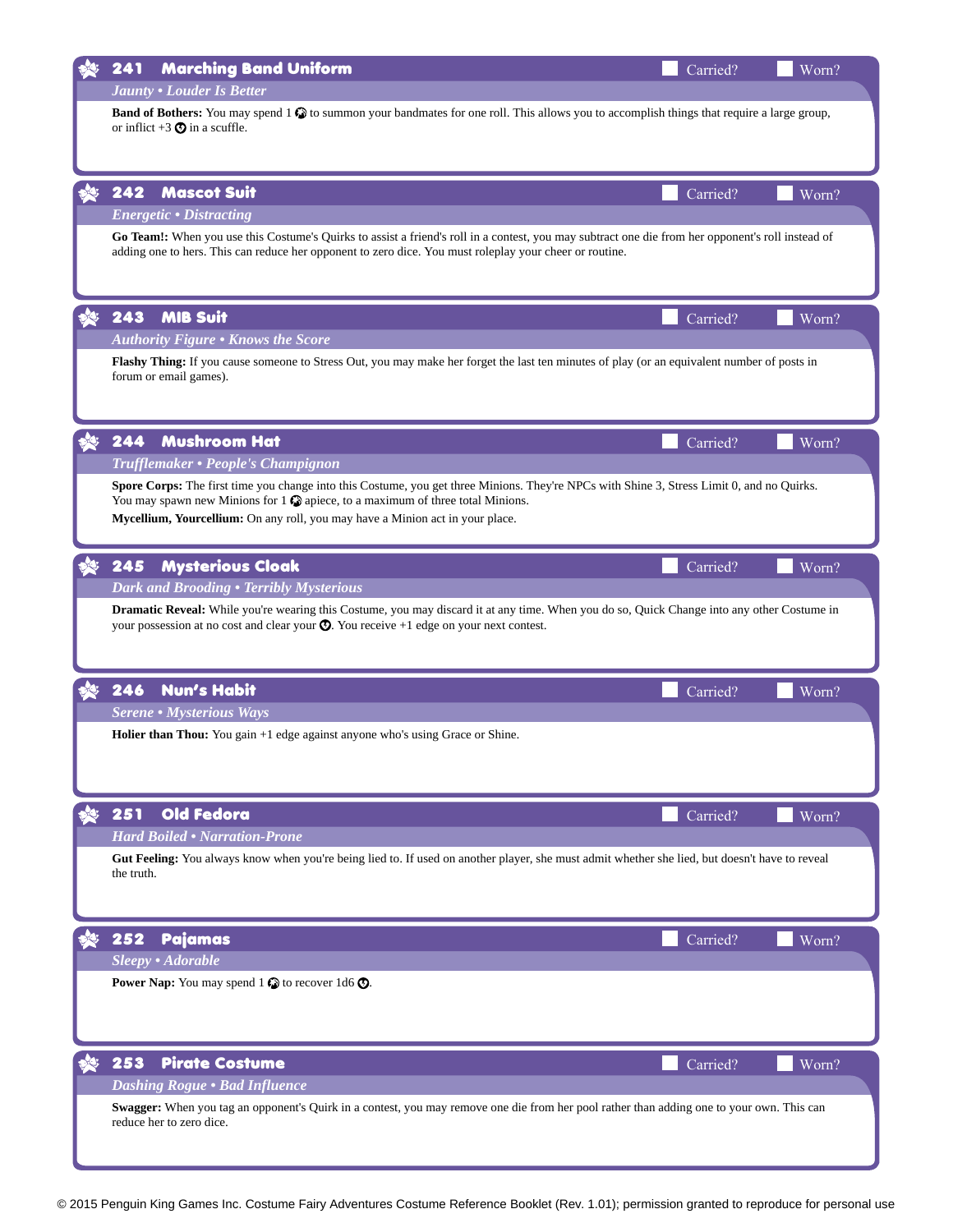| <b>Plate Mail</b><br>254                                                                                                                                                                                                                                                       | Carried? | Worn? |
|--------------------------------------------------------------------------------------------------------------------------------------------------------------------------------------------------------------------------------------------------------------------------------|----------|-------|
| <b>Weapon Master • Scary Scowl</b>                                                                                                                                                                                                                                             |          |       |
| <b>Meat Shield:</b> You and all of your friends who are in the same Location as you suffer $-1$ $\odot$ from physical threats.                                                                                                                                                 |          |       |
|                                                                                                                                                                                                                                                                                |          |       |
|                                                                                                                                                                                                                                                                                |          |       |
| 255<br><b>Platypus Suit</b>                                                                                                                                                                                                                                                    | Carried? | Worn? |
| <b>Cute • Perplexing</b><br>Evolutionary Enigma: You may spend 1 $\odot$ to grant yourself a Temporary Quirk representing some trait or talent of the platypus. (This doesn't                                                                                                  |          |       |
| need to be a real trait or talent of the platypus - you just have to be willing to claim with a straight face that it is.) If you use this Power again, the                                                                                                                    |          |       |
| new Quirk replaces the old one.                                                                                                                                                                                                                                                |          |       |
| 256<br><b>Polyester Suit</b>                                                                                                                                                                                                                                                   | Carried? | Worn? |
| <b>Smooth Moves • Questionable Fashion Choices</b>                                                                                                                                                                                                                             |          |       |
| Greasy Sweet: You may roll Moxie in place of Grace, or vice versa, whichever is higher.                                                                                                                                                                                        |          |       |
|                                                                                                                                                                                                                                                                                |          |       |
|                                                                                                                                                                                                                                                                                |          |       |
| 261<br><b>Pop Idol Outfit</b>                                                                                                                                                                                                                                                  | Carried? | Worn? |
| <b>Manufactured • Incredible Work Ethic</b>                                                                                                                                                                                                                                    |          |       |
| Handshake Event: You may spend 1 $\odot$ to add the Temporary Quirk "Idol Show!" to your current Location. While it remains, NPCs in that<br>Location can't leave or initiate scuffles. The Quirk lasts until you leave, you Stress Out, or the GM pays @ equal to your Shine. |          |       |
|                                                                                                                                                                                                                                                                                |          |       |
|                                                                                                                                                                                                                                                                                |          |       |
| <b>Pot Lid Armour</b><br>262                                                                                                                                                                                                                                                   | Carried? | Worn? |
| <b>Impervious • Clumsy</b>                                                                                                                                                                                                                                                     |          |       |
| <b>Heavy Metal:</b> You suffer $-1$ $\bullet$ from physical threats.<br><b>Ablation:</b> If a physical threat would cause you to Stress Out while wearing this Costume, you may instead discard it and negate all $\odot$ and other                                            |          |       |
| effects from that threat.                                                                                                                                                                                                                                                      |          |       |
|                                                                                                                                                                                                                                                                                |          |       |
| 263<br><b>Princess Dress</b>                                                                                                                                                                                                                                                   | Carried? | Worn? |
| <b>Glamorous • Bossy</b><br>Self-Rescuing: You gain two dice (rather than one) when you tag a Temporary Quirk that's been inflicted upon you.                                                                                                                                  |          |       |
|                                                                                                                                                                                                                                                                                |          |       |
|                                                                                                                                                                                                                                                                                |          |       |
| <b>Protagonist's Garb</b><br>264                                                                                                                                                                                                                                               | Carried? | Worn? |
| <b>Hero • Complicated Backstory</b>                                                                                                                                                                                                                                            |          |       |
| Over-Leveled: You inflict $+2$ $\odot$ in all contests.                                                                                                                                                                                                                        |          |       |
| <b>High Random Encounter Rate:</b> The GM receives a 1 $\odot$ discount to Summon Opposition, to a minimum cost of 1 $\odot$ .                                                                                                                                                 |          |       |
|                                                                                                                                                                                                                                                                                |          |       |
| 265<br><b>Reporter's Outfit</b>                                                                                                                                                                                                                                                | Carried? | Worn? |
| <b>Stop the Presses • Intrepid</b>                                                                                                                                                                                                                                             |          |       |
| <b>Muckraking:</b> Your opponent in any contest takes 1 $\odot$ for each 6 she rolls, even if she wins. Increase the total by +1 $\odot$ if you tagged one of her<br>Quirks. (She still has to roll at least one 6 to trigger this Power.)                                     |          |       |
|                                                                                                                                                                                                                                                                                |          |       |
|                                                                                                                                                                                                                                                                                |          |       |
| <b>Robe &amp; Wizard Hat</b><br>266                                                                                                                                                                                                                                            | Carried? | Worn? |
| <b>Subtle • Quick to Anger</b><br><b>Fireball!:</b> You may spend 1 $\bullet$ to blow everything up. Every fairy, NPC and Hazard in your current Location – including you! – must test Grace                                                                                   |          |       |
| or Shine (whichever is higher) or suffer $1d6 \, \textcircled{1}$ .                                                                                                                                                                                                            |          |       |
| Linear Fairy, Quadratic Wizard: You may discard any Costume in your possession to use its Powers for one roll without changing into it.                                                                                                                                        |          |       |
|                                                                                                                                                                                                                                                                                |          |       |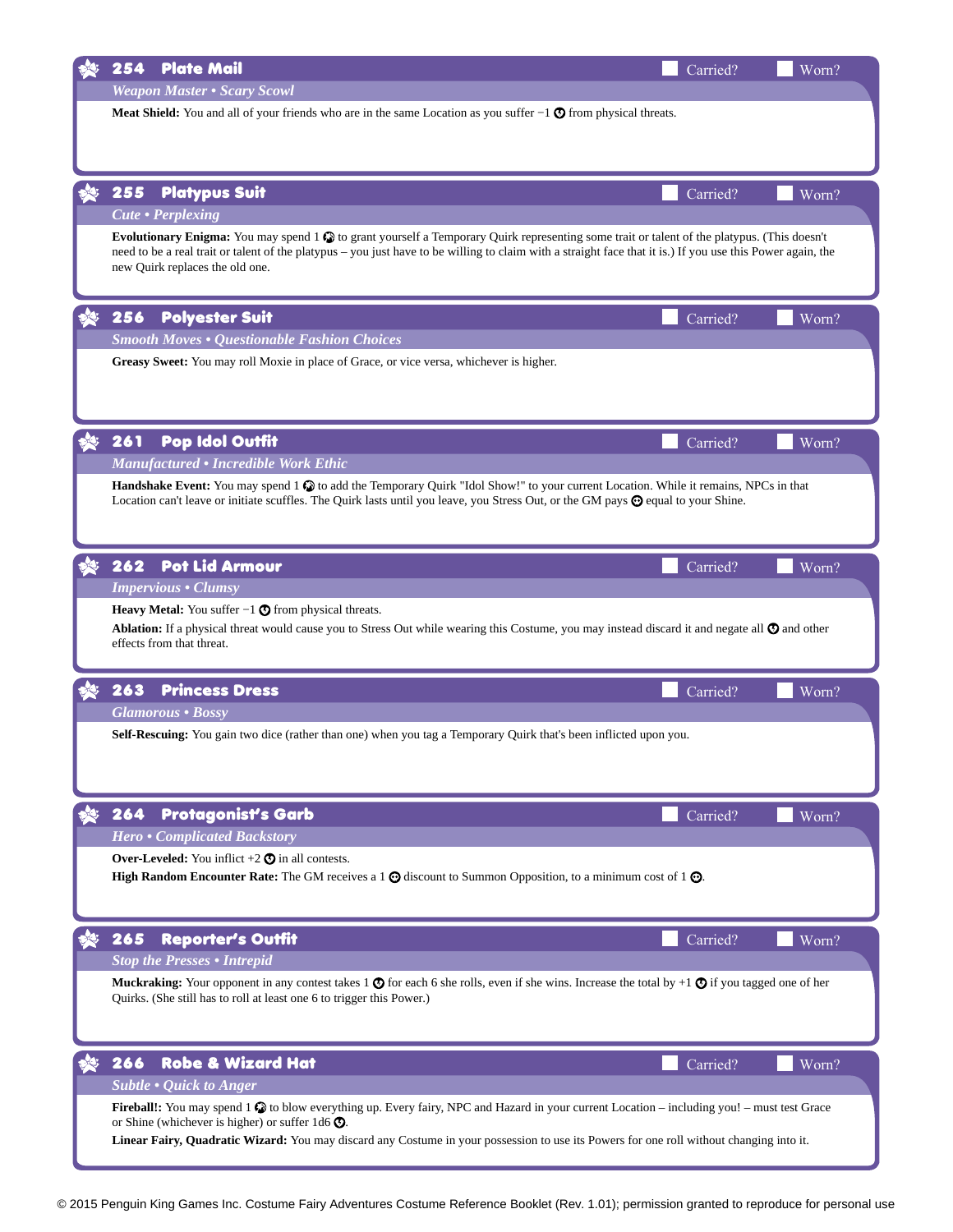|      | <b>Ruffled Tunic</b><br>311                                                                                                                                                                                                                                                                                    | Carried? | Worn? |  |
|------|----------------------------------------------------------------------------------------------------------------------------------------------------------------------------------------------------------------------------------------------------------------------------------------------------------------|----------|-------|--|
|      | <b>Inspiring Songs • A Lover, Not a Fighter</b>                                                                                                                                                                                                                                                                |          |       |  |
|      | Bardic Music: When you assist a friend's roll with "Inspiring Songs", she gains two dice (rather than one). You must roleplay your performance.                                                                                                                                                                |          |       |  |
|      |                                                                                                                                                                                                                                                                                                                |          |       |  |
|      |                                                                                                                                                                                                                                                                                                                |          |       |  |
|      | 312<br><b>School Uniform</b>                                                                                                                                                                                                                                                                                   | Carried? | Worn? |  |
|      | <b>Studious • School Spirit</b>                                                                                                                                                                                                                                                                                |          |       |  |
|      | Book Learning: You may roll Craft in place of Focus, or vice versa, whichever is higher.                                                                                                                                                                                                                       |          |       |  |
|      |                                                                                                                                                                                                                                                                                                                |          |       |  |
|      |                                                                                                                                                                                                                                                                                                                |          |       |  |
|      |                                                                                                                                                                                                                                                                                                                |          |       |  |
|      | 313<br><b>Seamstress Outfit</b>                                                                                                                                                                                                                                                                                | Carried? | Worn? |  |
|      | <b>Fashion Sense • Handy with a Needle</b>                                                                                                                                                                                                                                                                     |          |       |  |
|      | Fashion Montage: When you help someone Scrounge for a new Costume, she draws two cards (rather than one). She may Quick Change into<br>one of the newly drawn Costumes at no cost.                                                                                                                             |          |       |  |
|      |                                                                                                                                                                                                                                                                                                                |          |       |  |
|      |                                                                                                                                                                                                                                                                                                                |          |       |  |
|      | Shinobi Shozoku<br>314                                                                                                                                                                                                                                                                                         | Carried? | Worn? |  |
|      | <b>Stealthy • Honourable</b>                                                                                                                                                                                                                                                                                   |          |       |  |
|      | Art of Invisibility: When you suffer $\odot$ , you may spend 1 $\odot$ to become invisible. While you're hidden, you count as being on Break, and no-one                                                                                                                                                       |          |       |  |
|      | can target you with any rolls or effects until you reveal yourself by making a roll.                                                                                                                                                                                                                           |          |       |  |
|      |                                                                                                                                                                                                                                                                                                                |          |       |  |
| હ્યુ | 315<br><b>Shopkeeper's Apron</b>                                                                                                                                                                                                                                                                               | Carried? | Worn? |  |
|      | Capitalism, Yay! • Gotta Make Quota                                                                                                                                                                                                                                                                            |          |       |  |
|      | Medium of Exchange: You may convert $\odot$ into coins and use them to buy stuff. This can include other fairies' Costumes, as well as things that                                                                                                                                                             |          |       |  |
|      | aren't normally tradeable, like Temporary Quirks. You may also accept payment from other fairies in this way, but you can't swap $\bullet$ between                                                                                                                                                             |          |       |  |
|      | fairies at will – it has to be part of a sale. If an NPC ends up with a $\bullet$ coin, the GM gets 1 $\bullet$ .                                                                                                                                                                                              |          |       |  |
|      |                                                                                                                                                                                                                                                                                                                |          |       |  |
|      | 316<br><b>Silk Topper</b>                                                                                                                                                                                                                                                                                      | Carried? | Worn? |  |
|      | <b>Stage Presence • The Art of Misdirection</b>                                                                                                                                                                                                                                                                |          |       |  |
|      | <b>Hat Magic:</b> You may conjure any object or NPC you've seen during this session, as long as the target is human-size or smaller. Spend 1 $\bullet$ and<br>test Craft or Shine (whichever is higher). On a success, you get the intended target. On a failure, you get something dangerous(a wild animal, a |          |       |  |
|      | bomb, etc.) and suffer $1d6$ $\odot$ instead!                                                                                                                                                                                                                                                                  |          |       |  |
|      |                                                                                                                                                                                                                                                                                                                |          |       |  |
|      | 321<br><b>Skateboard</b>                                                                                                                                                                                                                                                                                       | Carried? | Worn? |  |
|      | Radical • In Your Face                                                                                                                                                                                                                                                                                         |          |       |  |
|      | Sick Tricks: You may roll Grace in place of Shine, or vice versa, whichever is higher.                                                                                                                                                                                                                         |          |       |  |
|      |                                                                                                                                                                                                                                                                                                                |          |       |  |
|      |                                                                                                                                                                                                                                                                                                                |          |       |  |
| XO.  | 322<br><b>Sorceress' Gown</b>                                                                                                                                                                                                                                                                                  | Carried? | Worn? |  |
|      | <b>Enchantress • Stark Raving Bonkers</b>                                                                                                                                                                                                                                                                      |          |       |  |
|      | Bad Magic: You may use Wishful Thinking to apply Temporary Quirks to unwilling targets. Living targets can test Moxie or Shine (whichever is                                                                                                                                                                   |          |       |  |
|      | higher) to resist.                                                                                                                                                                                                                                                                                             |          |       |  |
|      |                                                                                                                                                                                                                                                                                                                |          |       |  |
|      |                                                                                                                                                                                                                                                                                                                |          |       |  |
|      | 323<br><b>Space-Age Armour</b>                                                                                                                                                                                                                                                                                 | Carried? | Worn? |  |
|      | Trigger-Happy • Patriotic                                                                                                                                                                                                                                                                                      |          |       |  |
|      | <b>Ray Gun:</b> You inflict $+1$ $\odot$ in a scuffle.                                                                                                                                                                                                                                                         |          |       |  |
|      | <b>Personal Force Shield:</b> You suffer $-1$ $\odot$ from physical threats.                                                                                                                                                                                                                                   |          |       |  |
|      |                                                                                                                                                                                                                                                                                                                |          |       |  |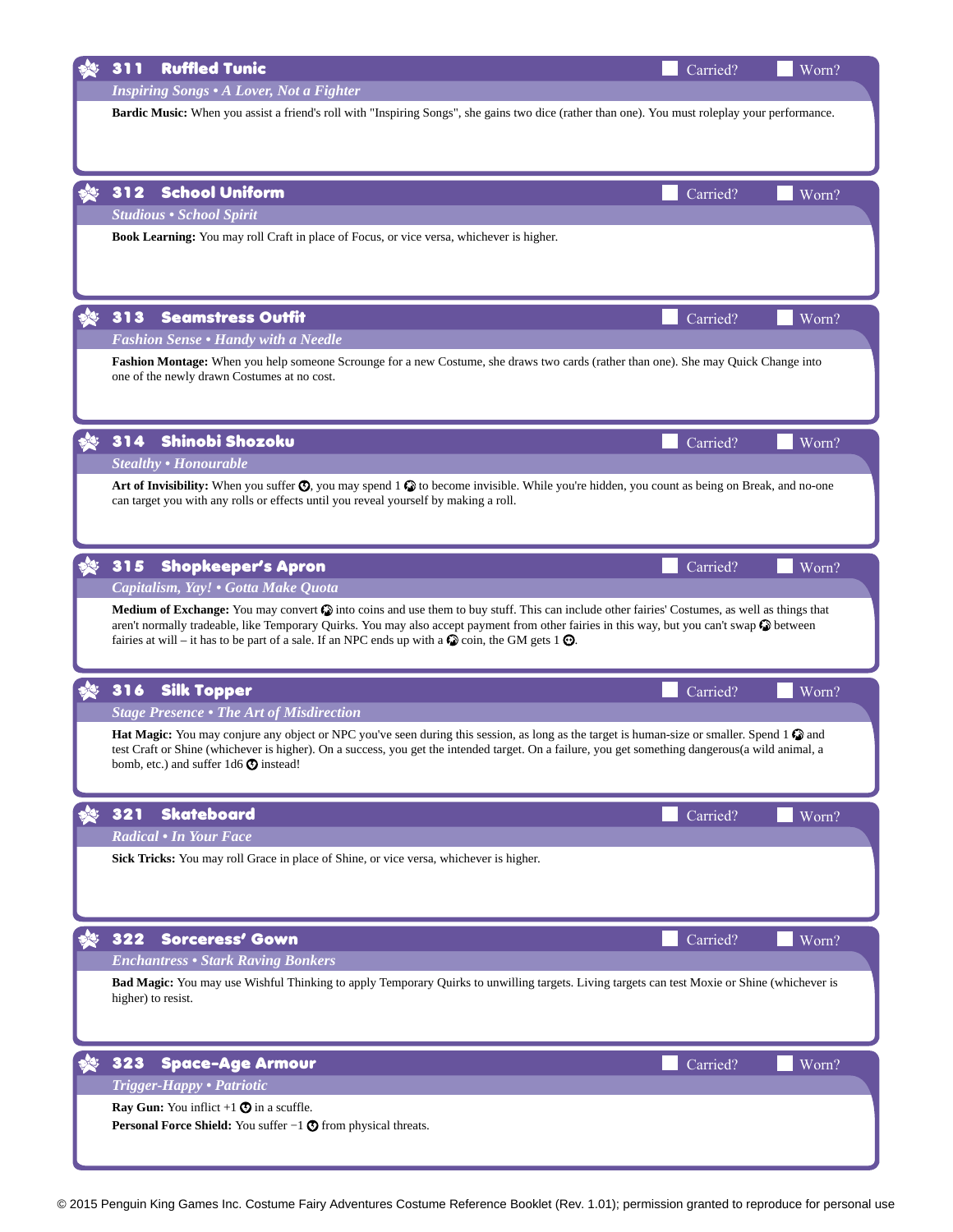| 324<br><b>Space Suit</b>                                                                                                                                                                                                                                                                             | Carried? | Worn? |
|------------------------------------------------------------------------------------------------------------------------------------------------------------------------------------------------------------------------------------------------------------------------------------------------------|----------|-------|
| <b>Enviro-Sealed • The Space Race</b>                                                                                                                                                                                                                                                                |          |       |
| One Giant Leap: You may spend 1 $\circled{v}$ to add the Temporary Quirk "Low Gravity" to your current Location. You may tag this Quirk in physical<br>contests against anyone who isn't wearing a space-related Costume, and it can't be tagged against you as long as you're wearing this Costume. |          |       |
| <b>Spirit of Fall Dress</b><br>325                                                                                                                                                                                                                                                                   | Carried? | Worn? |
| <b>Festively Frightful • Autumn Enchantment</b>                                                                                                                                                                                                                                                      |          |       |
| Harvest Season: You receive a 1 $\odot$ discount when using Wishful Thinking to conjure food or create seasonally appropriate Location Quirks.<br>(No combination of discounts can reduce the cost of Wishful Thinking below $1 \, \textcircled{\tiny 1}$ ).                                         |          |       |
| <b>Spirit of Spring Dress</b><br>326<br><b>Full of Life . Spring Sorcery</b>                                                                                                                                                                                                                         | Carried? | Worn? |
| New Beginnings: You receive a 1 $\odot$ discount when using Wishful Thinking to summon animal NPCs or create seasonally appropriate Location<br>Quirks. (No combination of discounts can reduce the cost of Wishful Thinking below $1 \, \textcircled{\tiny 2}$ .)                                   |          |       |
| 331<br><b>Spirit of Summer Dress</b>                                                                                                                                                                                                                                                                 | Carried? | Worn? |
| <b>Carefree • Summer Sorcery</b>                                                                                                                                                                                                                                                                     |          |       |
| Fun in the Sun: You receive a 1 $\odot$ discount when using Wishful Thinking to grant beneficial Temporary Quirks to willing recipients or create<br>seasonally appropriate Location Quirks. (No combination of discounts can reduce the cost of Wishful Thinking below 1 $\circ$ ).                 |          |       |
| 332<br><b>Spirit of Winter Dress</b>                                                                                                                                                                                                                                                                 | Carried? | Worn? |
| <b>Cold-Hearted • Winter Wizardry</b>                                                                                                                                                                                                                                                                |          |       |
| Let It Snow: You receive a 1 $\odot$ discount when using Wishful Thinking to create seasonally appropriate Hazards or Location Quirks. (No<br>combination of discounts can reduce the cost of Wishful Thinking below $1 \, \Omega$ .)                                                                |          |       |
| 333<br><b>Squid Hat</b>                                                                                                                                                                                                                                                                              | Carried? | Worn? |
| <b>Multi-Armed Menace • Compulsive Fish Puns</b>                                                                                                                                                                                                                                                     |          |       |
| You Gotta Be Squiddin' Me!: When you suffer $\circledcirc$ , you may spend 1 $\circledcirc$ to deploy a concealing ink cloud! While you're hidden, you count as<br>being on Break, and no-one can target you with any rolls or effects until you reveal yourself by making a roll.                   |          |       |
| 334<br><b>Star Captain's Uniform</b>                                                                                                                                                                                                                                                                 | Carried? | Worn? |
| To Boldly Go . Two-Fisted Diplomacy                                                                                                                                                                                                                                                                  |          |       |
| No Such Thing as a No-Win Scenario: You may roll Moxie in place of Craft, or vice versa, whichever is higher.                                                                                                                                                                                        |          |       |
| 335<br><b>Star Soldier's Suit</b>                                                                                                                                                                                                                                                                    | Carried? | Worn? |
| <b>Enhanced Agility • Armed &amp; Dangerous</b>                                                                                                                                                                                                                                                      |          |       |
| Low-G Physics: You gain +1 edge versus Hazards.<br><b>Charged Shot:</b> You may inflict +2 $\odot$ in a scuffle. If you miss, a random friend or bystander (chosen by the GM) suffers 1d6 $\odot$ . You must<br>choose whether to use this Power before rolling.                                     |          |       |
| <b>Straw Hat &amp; Overalls</b><br>336                                                                                                                                                                                                                                                               | Carried? | Worn? |
| Rough & Tumble • Folksy Wisdom                                                                                                                                                                                                                                                                       |          |       |
| Work Ethic: When another character assists you on a roll, you gain two dice (rather than one). You can only use this Power once per roll. (e.g.,<br>two assistants grant three dice, not four.)                                                                                                      |          |       |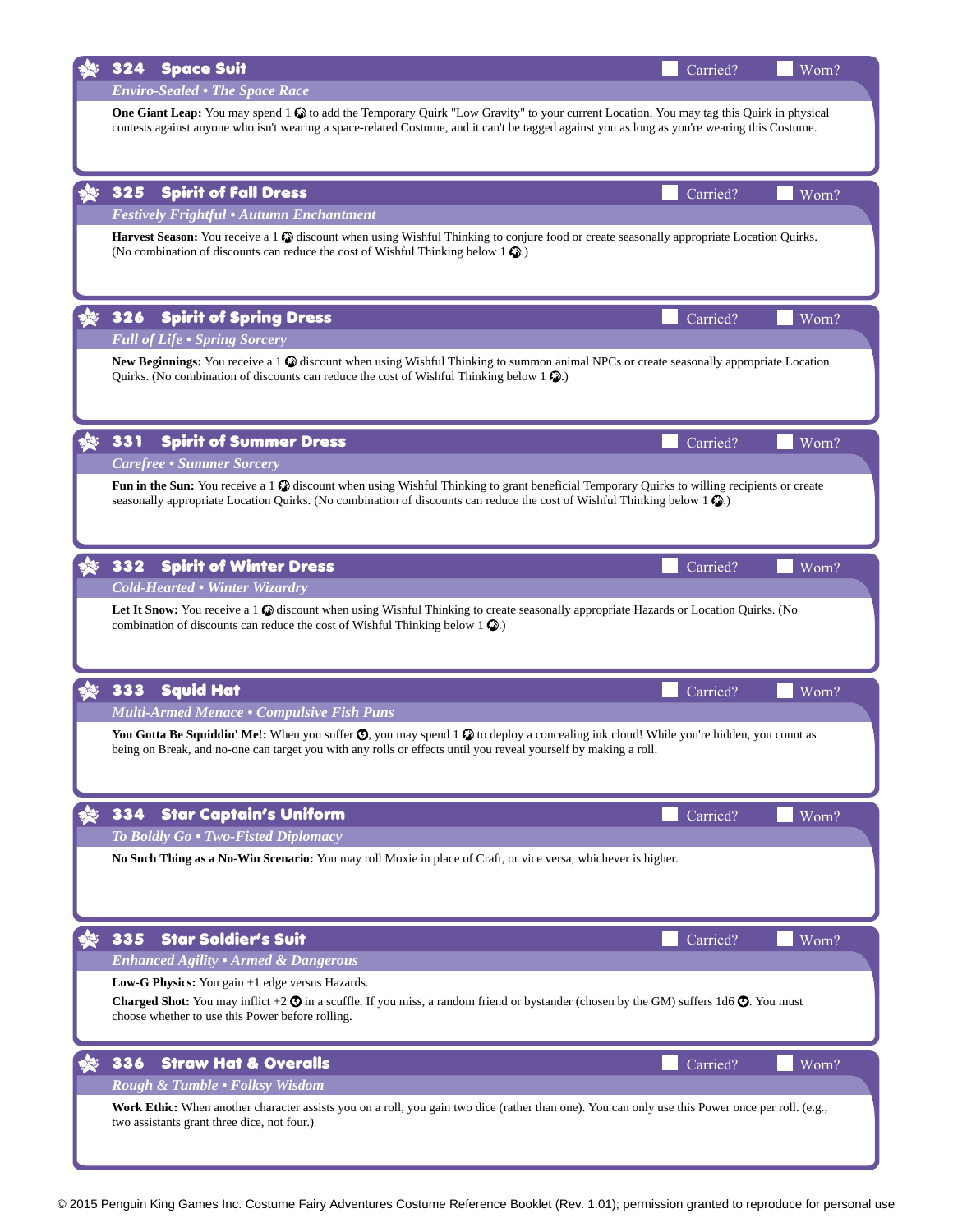|     | <b>Stripey Scarf</b><br>341                                                                                                                                                                                          | Carried? | Worn? |  |  |
|-----|----------------------------------------------------------------------------------------------------------------------------------------------------------------------------------------------------------------------|----------|-------|--|--|
|     | <b>Indomitable • Perfect Timing</b>                                                                                                                                                                                  |          |       |  |  |
|     | Stellar Screwdriver: You gain two dice (rather than one) when you tag a Location Quirk.<br>Regeneration: When you Stress Out, you may return to play without taking a Break. You still have to discard this Costume. |          |       |  |  |
|     |                                                                                                                                                                                                                      |          |       |  |  |
|     |                                                                                                                                                                                                                      |          |       |  |  |
|     | 342<br><b>Stylish Tux</b>                                                                                                                                                                                            | Carried? | Worn? |  |  |
|     | <b>Espionage Specialist • Licence to Prank</b>                                                                                                                                                                       |          |       |  |  |
|     | Sleeper Agent: You may tag this Costume's Quirks even when you're not wearing it. If you do, you must Quick Change into this Costume at no<br>cost immediately after rolling.                                        |          |       |  |  |
|     | Special Training: While you're wearing this Costume, you may tag the Quirks of other Costumes in your possession. This doesn't give you                                                                              |          |       |  |  |
|     | access to an unworn Costume's Powers.                                                                                                                                                                                |          |       |  |  |
|     | 343<br><b>Survival Gear</b>                                                                                                                                                                                          | Carried? | Worn? |  |  |
|     | <b>Spirit of Exploration • Dressed for Anything</b>                                                                                                                                                                  |          |       |  |  |
|     | <b>Because It's There:</b> You inflict $+2\bullet$ in contests against anyone or anything that has at least $+1$ edge against you.                                                                                   |          |       |  |  |
|     |                                                                                                                                                                                                                      |          |       |  |  |
|     |                                                                                                                                                                                                                      |          |       |  |  |
|     | <b>Swashbuckler's Coat</b><br>344                                                                                                                                                                                    | Carried? | Worn? |  |  |
|     | Flamboyant Charm • Thrust! Parry! Ha!                                                                                                                                                                                |          |       |  |  |
|     | Derring-Do: You gain +1 edge versus Hazards.                                                                                                                                                                         |          |       |  |  |
|     | Rapier Wit: When you scuffle, Powers that reduce $\bigcirc$ from physical threats don't work against you.                                                                                                            |          |       |  |  |
|     |                                                                                                                                                                                                                      |          |       |  |  |
|     | <b>Tacky Business Suit</b><br>345                                                                                                                                                                                    | Carried? | Worn? |  |  |
|     | Winning Smile . Let's Make a Deal                                                                                                                                                                                    |          |       |  |  |
|     | Flim-Flam: You gain +1 edge against anyone who's using Focus or Craft.                                                                                                                                               |          |       |  |  |
|     |                                                                                                                                                                                                                      |          |       |  |  |
|     |                                                                                                                                                                                                                      |          |       |  |  |
|     | <b>Tattered Cloak</b><br>346                                                                                                                                                                                         | Carried? | Worn? |  |  |
|     | <b>Dark Power • Tortured Past</b>                                                                                                                                                                                    |          |       |  |  |
|     | <b>Vendetta:</b> You may spend 1 $\mathcal{C}$ to place the Temporary Quirk "Creature of Darkness" on any target you can see. You may claim a die from this                                                          |          |       |  |  |
|     | Quirk whenever you're working to fight or oppose the target. Inanimate objects are valid targets for this Power.                                                                                                     |          |       |  |  |
|     |                                                                                                                                                                                                                      |          |       |  |  |
|     | <b>Teacher's Outfit</b><br>351                                                                                                                                                                                       | Carried? | Worn? |  |  |
|     | <b>Highly Educated • Has Her Eye on You</b>                                                                                                                                                                          |          |       |  |  |
|     | Disciplinarian: You gain +1 edge against anyone who's using Moxie or Shine.                                                                                                                                          |          |       |  |  |
|     |                                                                                                                                                                                                                      |          |       |  |  |
|     |                                                                                                                                                                                                                      |          |       |  |  |
| 3Q. | <b>Tie-Dyed Shirt</b><br>352                                                                                                                                                                                         | Carried? | Worn? |  |  |
|     | Laid Back • Arts-and-Craftsy                                                                                                                                                                                         |          |       |  |  |
|     | Pacifism: Contests that you take part in are never treated as scuffles.                                                                                                                                              |          |       |  |  |
|     |                                                                                                                                                                                                                      |          |       |  |  |
|     |                                                                                                                                                                                                                      |          |       |  |  |
|     | <b>Tin Soldier Outfit</b><br>353                                                                                                                                                                                     | Carried? | Worn? |  |  |
|     | Fae Imperialism • Her Majesty's Service                                                                                                                                                                              |          |       |  |  |
|     | <b>Queen and Country:</b> If you tag one of this Costume's Quirks in a contest and win, you inflict $+2$ $\odot$ . However, if you lose, you suffer $+2$ $\odot$ .                                                   |          |       |  |  |
|     |                                                                                                                                                                                                                      |          |       |  |  |
|     |                                                                                                                                                                                                                      |          |       |  |  |